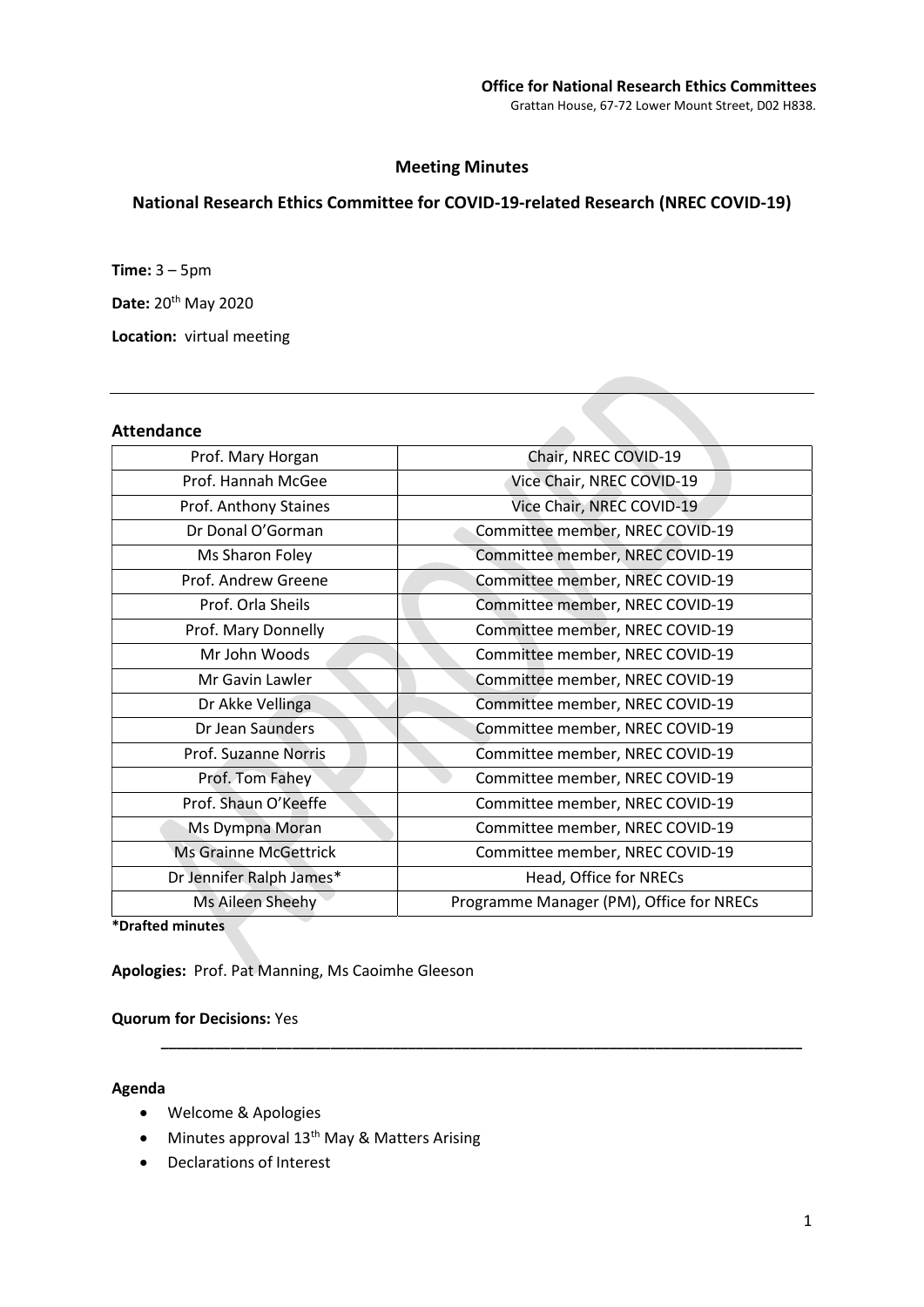- Application 20-NREC-C0V-041
- Application 20-NREC-C0V-044
- Application 20-NREC-C0V-042
- AOB
- The Chair welcomed the committee.
- The minutes from meeting on 13<sup>th</sup> May 2020 were approved.
- $\bullet$  Matters arising from the 13<sup>th</sup> May meeting as follows:
	- (1) The Head of Office for NRECs confirmed that 6 of the 11 applications receiving provisional approval at 13<sup>th</sup> May meeting had since received final approval, having satisfied the additional queries of the committee.

\_\_\_\_\_\_\_\_\_\_\_\_\_\_\_\_\_\_\_\_\_\_\_\_\_\_\_\_\_\_\_\_\_\_\_\_\_\_\_\_\_\_\_\_\_\_\_\_\_\_\_\_\_\_\_\_\_\_\_\_\_\_\_\_\_\_\_\_\_\_\_\_\_\_\_\_\_\_\_\_\_\_

- (2) The Office PM confirmed that the processes and procedures for NREC COVID-19 have been captured in a Standard Operating Procedure (SOP) document now accessible on the committee webpage.
- The following declaration of interest was made, and the member recused herself from the discussion of the application in question:

\_\_\_\_\_\_\_\_\_\_\_\_\_\_\_\_\_\_\_\_\_\_\_\_\_\_\_\_\_\_\_\_\_\_\_\_\_\_\_\_\_\_\_\_\_\_\_\_\_\_\_\_\_\_\_\_\_\_\_\_\_\_\_\_\_\_\_\_\_\_\_\_\_\_\_\_\_\_\_\_\_\_\_

Dr Akke Vellinga – 20-NREC-COV-042

#### **Applications**

| <b>Application Number</b>     | 20-NREC-COV-041                                                      |
|-------------------------------|----------------------------------------------------------------------|
| <b>Applicant</b>              | Prof. Alistair Nichol                                                |
| <b>Study Title</b>            | Short PeRiod IncideNce sTudy of Severe Acute Respiratory Infection   |
|                               | (SPRINT-SARI)                                                        |
| Institution                   | St Vincent's University Hospital                                     |
| <b>NREC COVID-19 Comments</b> | The committee noted that this application represents an<br>$\bullet$ |
|                               | amendment to a study, originally approved by St. Vincent's           |
|                               | Hospital REC, to include two additional sites (Wexford and           |
|                               | Kilkenny/Carlow).                                                    |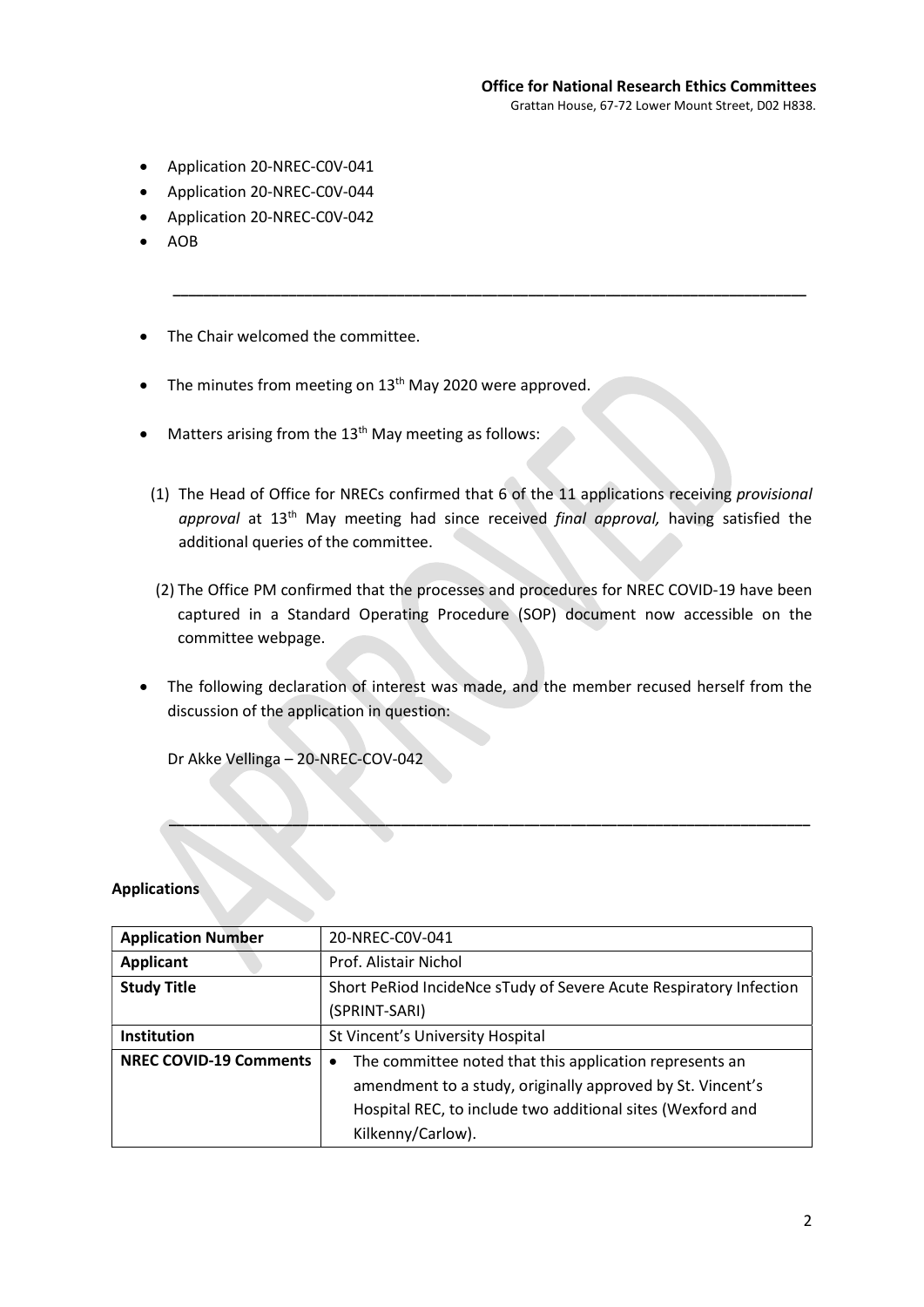|                               | • The committee agreed that sufficient information is provided for |
|-------------------------------|--------------------------------------------------------------------|
|                               | the additional sites and PIs and there are no ethical concerns     |
|                               | with this amendment.                                               |
| <b>NREC COVID-19 Decision</b> | <b>Provisional Approval</b>                                        |
| <b>Associated Conditions</b>  | Noting the intention for personnel from the UCD Clinical<br>1.     |
|                               | Research Centre to gather data from the additional sites, the      |
|                               | committee is unclear as to the arrangement, contractual or         |
|                               | otherwise, between UCD CRC and these hospital sites. The           |
|                               | committee suggests that authorisation would usually be             |
|                               | given to local personnel to do this by the local PI at each site.  |
|                               | As this seems not to be the case, the committee requests           |
|                               | clarification.                                                     |

a li

| <b>Application Number</b>     | 20-NREC-COV-044                                                                                                                                                                                                                                                                                                                                                                                                                                                                                                                                                                                                                                                                                                                                                                                                                                                                                                                                                                                                                                                     |
|-------------------------------|---------------------------------------------------------------------------------------------------------------------------------------------------------------------------------------------------------------------------------------------------------------------------------------------------------------------------------------------------------------------------------------------------------------------------------------------------------------------------------------------------------------------------------------------------------------------------------------------------------------------------------------------------------------------------------------------------------------------------------------------------------------------------------------------------------------------------------------------------------------------------------------------------------------------------------------------------------------------------------------------------------------------------------------------------------------------|
| <b>Applicant</b>              | Dr Eoghan de Barra                                                                                                                                                                                                                                                                                                                                                                                                                                                                                                                                                                                                                                                                                                                                                                                                                                                                                                                                                                                                                                                  |
| <b>Study Title</b>            | COVID19 in healthcare workers, utility of serology and exhaled                                                                                                                                                                                                                                                                                                                                                                                                                                                                                                                                                                                                                                                                                                                                                                                                                                                                                                                                                                                                      |
|                               | breath condensate in informing staffing                                                                                                                                                                                                                                                                                                                                                                                                                                                                                                                                                                                                                                                                                                                                                                                                                                                                                                                                                                                                                             |
| Institution                   | <b>RCSI</b>                                                                                                                                                                                                                                                                                                                                                                                                                                                                                                                                                                                                                                                                                                                                                                                                                                                                                                                                                                                                                                                         |
| <b>NREC COVID-19 Comments</b> | The committee agreed that this study is investigating an<br>٠<br>important question on SARS-CoV-2 antibodies in symptomatic<br>and asymptomatic healthcare workers<br>The committee agreed that the consent and data protection<br>issues are outlined and clear.                                                                                                                                                                                                                                                                                                                                                                                                                                                                                                                                                                                                                                                                                                                                                                                                   |
| <b>NREC COVID-19 Decision</b> | <b>Provisional Approval</b>                                                                                                                                                                                                                                                                                                                                                                                                                                                                                                                                                                                                                                                                                                                                                                                                                                                                                                                                                                                                                                         |
| <b>Associated Conditions</b>  | The committee requests clarification on the involvement of<br>1.<br>volunteer asymptomatic healthcare workers, particularly the<br>plans for recruitment, consenting and follow-up, mindful of<br>potential power relationships.<br>2.<br>The committee notes the comprehensive detail contained in the<br>PIL pertaining to data protection considerations, however the<br>committee is of the view that there is insufficient information<br>to inform consent for the procedures involved in participation<br>and requests an amendment accordingly.<br>The committee notes that the consent form has a choice of Yes<br>3.<br>/ No boxes for the participants to fill in, indicating they<br>understand a specific issue. Were the participant to indicate by<br>ticking the "No" box that they did not understand the issue, that<br>would not be informed consent. The committee requests<br>restriction of the use of Yes / No boxes in the consent form to<br>items where the participant has a choice to make about<br>individual elements of the project. |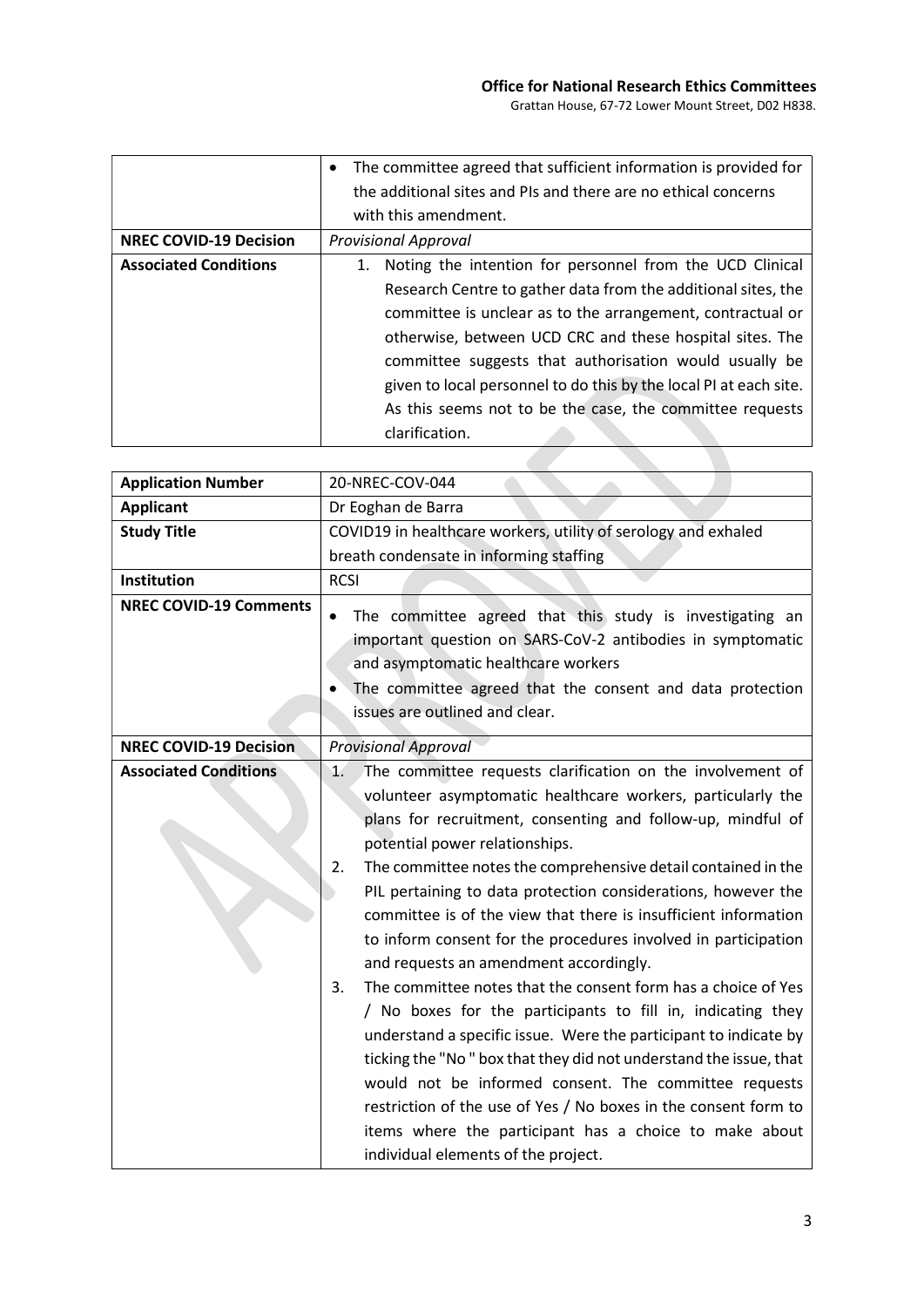## Office for National Research Ethics Committees Grattan House, 67-72 Lower Mount Street, D02 H838.

|  | The committee is unclear as to when pseudonymisation will be  |
|--|---------------------------------------------------------------|
|  | / not be used locally for carrying out testing. Noting that   |
|  | diagnostic testing needs to be carried out on identifiable    |
|  | samples, the committee requires clarification in this regard. |

| <b>Application Number</b>     | 20-NREC-COV-042                                                        |
|-------------------------------|------------------------------------------------------------------------|
| <b>Applicant</b>              | Dr Akke Vellinga                                                       |
| <b>Study Title</b>            | SARS-CoV-2 Observational Study of community acquired acute             |
|                               | respiratory tract infection during a time of widespread                |
|                               | suspected COVID-19 in European primary care                            |
| Institution                   | <b>NUI Galway</b>                                                      |
| <b>NREC COVID-19 Comments</b> | The committee noted this application represents a<br>$\bullet$         |
|                               | resubmission of a previously declined application.                     |
|                               | Compared with the previous application, the committee noted            |
|                               | that children are no longer included in the study cohort.              |
| <b>NREC COVID-19 Decision</b> | <b>Provisional Approval</b>                                            |
| <b>Associated Conditions</b>  | The committee is of the view that there is potential for<br>1.         |
|                               | confusion for participants on the purpose of self-swabbing ie,         |
|                               | for research or clinically indicated swabbing. The committee           |
|                               | requests that the materials for patients (eg PIL) and                  |
|                               | communications to GPs contains clear emphasis that the self-           |
|                               | swabbing is for research purposes only, that it will not provide       |
|                               | results within a timeframe that can assist with diagnosis or           |
|                               | management, and that arrangements will have to be made                 |
|                               | separately for any 'official' HSE national test swab.                  |
|                               | As the committee highlighted in the previous submission, there<br>2.   |
|                               | are concerns with storing samples in COPAN Swab and Universal          |
|                               | Transport Media (UTM) in participants' freezers. Reviewing the         |
|                               | product information for UTM, there is no evidence (nor the             |
|                               | contrary) supporting viability of samples in storage at home           |
|                               | freezer temperatures (-15°C to -20°C). The committee requires          |
|                               | comment on the likelihood of ensuring viability of samples with        |
|                               | a view to ensuring integrity of results.                               |
|                               | The committee requires clarification on conflicting information<br>3.  |
|                               | on the sample size in Ireland. In one section of the application       |
|                               | form the sample size is indicated as '50 in current pandemic, 50       |
|                               | in next flu season (2020-2021)' however, separately another            |
|                               | section says 'We do not intend to plan this study with a limit on      |
|                               | sample size'.                                                          |
|                               | The committee notes that 'No' is answered for question 3.7; this<br>4. |
|                               | suggests that pregnant women / women of child-bearing age,             |